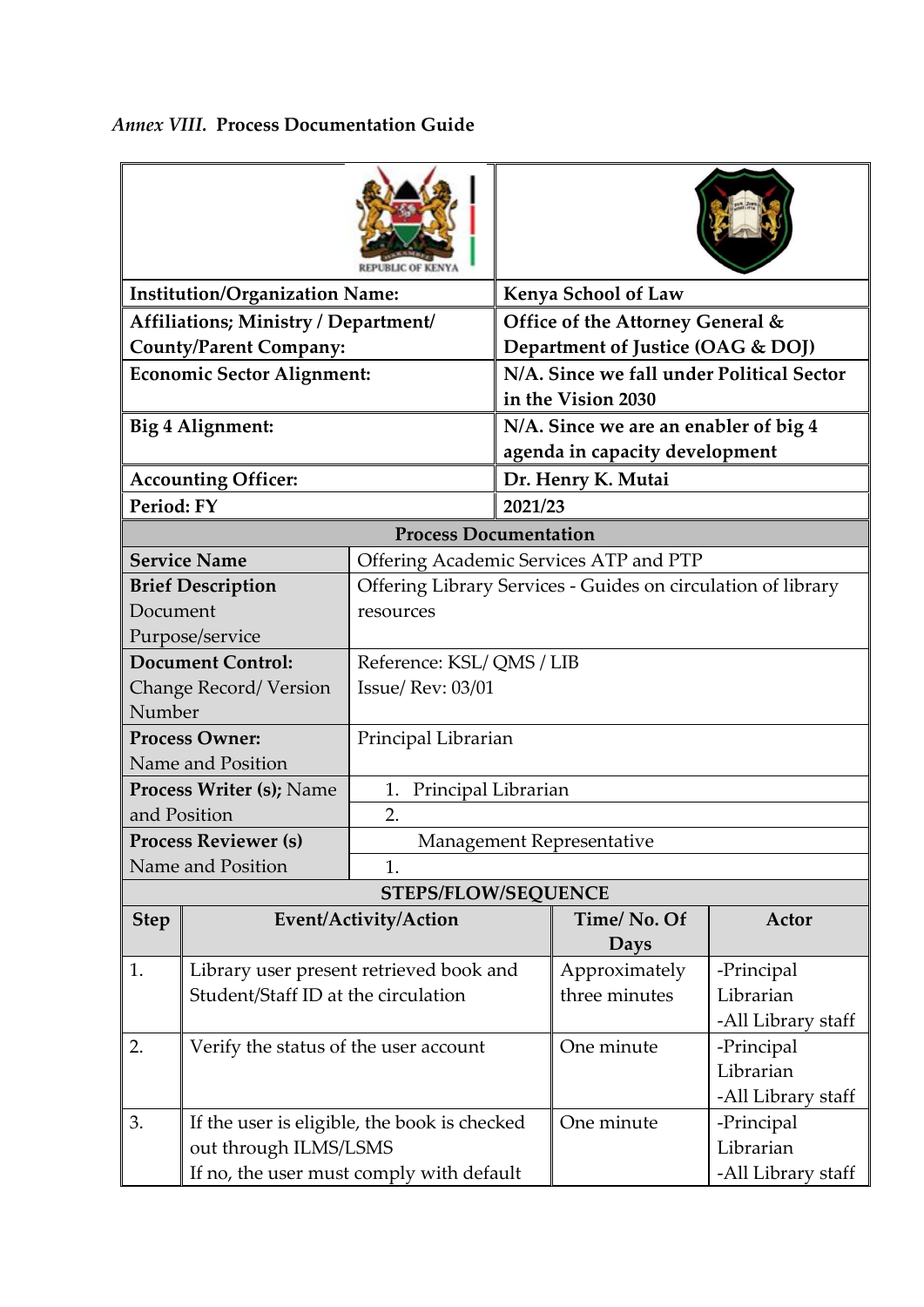| $\overline{4}$ .                      |                                           | Due date is stamped on the due date slip |                            | One minute         |      | -Principal         |            |  |  |
|---------------------------------------|-------------------------------------------|------------------------------------------|----------------------------|--------------------|------|--------------------|------------|--|--|
|                                       |                                           |                                          |                            |                    |      | Librarian          |            |  |  |
|                                       |                                           |                                          | -All Library staff         |                    |      |                    |            |  |  |
| 5.                                    | When the book is checked in, the Library  |                                          |                            | One minute         |      | -Principal         |            |  |  |
|                                       | staff verifies whether it is overdue for  |                                          |                            |                    |      | Librarian          |            |  |  |
|                                       | prescribed penalty or not.                |                                          |                            | -All Library staff |      |                    |            |  |  |
| 6.                                    | If the book is overdue, the user pays the |                                          |                            | Three minutes      |      | -Principal         |            |  |  |
|                                       | set overdue fine via Mpesa.               |                                          |                            |                    |      | Librarian          |            |  |  |
|                                       |                                           |                                          |                            |                    |      | -All Library staff |            |  |  |
| (Add rows where necessary)            |                                           |                                          |                            |                    |      |                    |            |  |  |
| <b>EXCEPTIONS TO THE NORMAL FLOWS</b> |                                           |                                          |                            |                    |      |                    |            |  |  |
|                                       |                                           |                                          |                            |                    |      |                    |            |  |  |
| <b>Title</b>                          |                                           | No.                                      | Description                |                    | Time |                    | Actor      |  |  |
|                                       | Trigger 1: Waiver of                      | 1.                                       | Users failing to return    |                    |      | Varies             | -Principal |  |  |
|                                       | overdue fine                              |                                          | borrowed books on time     |                    |      |                    | Librarian  |  |  |
|                                       |                                           |                                          | due to various reasons e.g |                    |      |                    | -Director  |  |  |
|                                       |                                           |                                          | -restriction of movements  |                    |      |                    |            |  |  |
|                                       |                                           |                                          | due to Covid-19            |                    |      |                    |            |  |  |
|                                       |                                           |                                          | -hospitalization           |                    |      |                    |            |  |  |
|                                       |                                           |                                          | -bereavement               |                    |      |                    |            |  |  |
|                                       |                                           | 2.                                       |                            |                    |      |                    |            |  |  |
|                                       | (if any other, add rows)                  |                                          |                            |                    |      |                    |            |  |  |